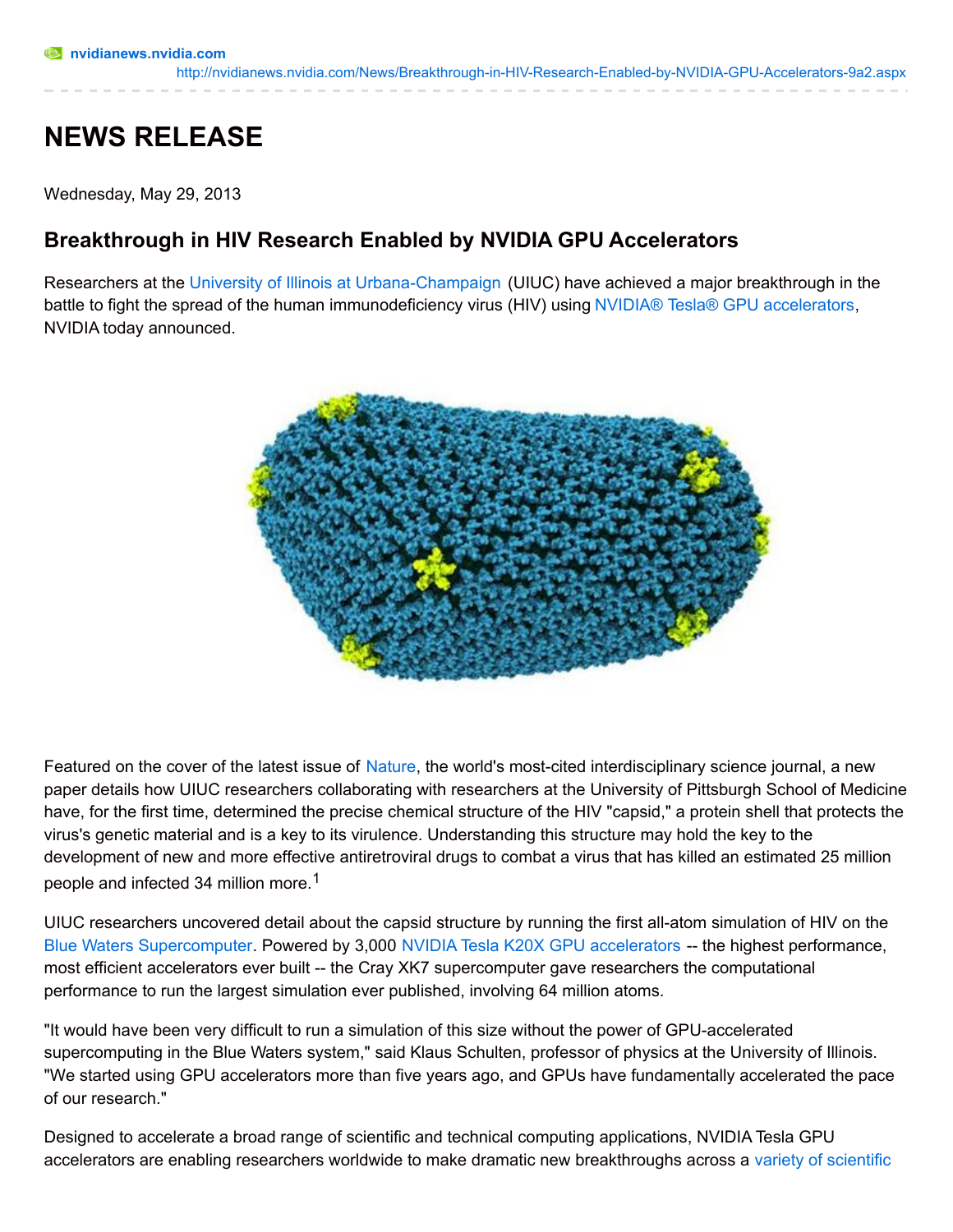domains -- including alternative energy, astrophysics, drug development, and climate research, among others. They deliver significantly higher performance and better energy efficiency as compared with CPU-based systems.

"GPUs help researchers push the envelope of scientific discovery, enabling them to solve bigger problems and gain insight into larger and more complex systems," said Sumit Gupta, general manager of the Tesla Accelerated Computing Business Unit at NVIDIA. "Blue Waters and the Titan supercomputer, the world's No. 1 open science supercomputer at Oak Ridge National Labs, are just two of many GPU-equipped systems that are enabling the next wave of real-world scientific discovery."

### **Capsid May Be Key to More Effective Drugs**

With the planned addition of more GPUs to the Blue Waters system, UIUC researchers expect to increase simulation times, providing additional insight into the structure and behavior of the HIV capsid.

The capsid has become an attractive target for the development of new antiretroviral drugs, largely due to the discovery that Rhesus monkeys have developed an immunity to HIV through a protein that disrupts capsid functioning.

The capsid is the protein cell of a virus, containing the virus's genetic material. It protects and "smuggles" the genetic material into the human host cell. Once inside, it uncoats the material and initiates the infection.

No existing HIV drug treatments are designed to target the capsid. However, by providing a better understanding of the structure of the HIV capsid, pharmacologists have a wealth of new information to develop new and potentially more effective antiviral HIV drugs.

#### **About NVIDIA Tesla GPUs**

NVIDIA Tesla GPUs are massively parallel accelerators based on the NVIDIA CUDA® parallel computing platform and programming model. Tesla GPUs are designed from the ground up for power-efficient, high performance computing, computational science and supercomputing, delivering dramatically higher application acceleration for a range of scientific and commercial applications than a CPU-only approach.

To learn more about CUDA or download the latest version, visit the CUDA [website](http://ctt.marketwire.com/?release=1021428&id=3038827&type=1&url=http%3a%2f%2fdeveloper.nvidia.com%2fcuda%23source%3dpr). Follow us on Twitter at [@NVIDIATesla](http://ctt.marketwire.com/?release=1021428&id=3038830&type=1&url=https%3a%2f%2ftwitter.com%2fNVIDIATesla).

#### **About NVIDIA**

Since 1993, [NVIDIA](http://ctt.marketwire.com/?release=1021428&id=3038833&type=1&url=http%3a%2f%2fwww.nvidia.com%2f%23source%3dpr) (NASDAQ: NVDA) has pioneered the art and science of visual computing. The company's technologies are transforming a world of displays into a world of interactive discovery -- for everyone from gamers to scientists, and consumers to enterprise customers. More information at [http://nvidianews.nvidia.com](http://ctt.marketwire.com/?release=1021428&id=3038836&type=1&url=http%3a%2f%2fnvidianews.nvidia.com%2f%23source%3dpr) and [http://blogs.nvidia.com](http://ctt.marketwire.com/?release=1021428&id=3038839&type=1&url=http%3a%2f%2fblogs.nvidia.com%2f%23source%3dpr).

(1) Source: [http://www.who.int/mediacentre/factsheets/fs360/en/index.html](http://ctt.marketwire.com/?release=1021428&id=3038842&type=1&url=http%3a%2f%2fwww.who.int%2fmediacentre%2ffactsheets%2ffs360%2fen%2findex.html)

Certain statements in this press release including, but not limited to, statements as to: the impact and benefits of NVIDIA Tesla GPUs and NVIDIA Tesla GPU accelerators are forward-looking statements that are subject to risks and uncertainties that could cause results to be materially different than expectations. Important factors that could cause actual results to differ materially include: global economic conditions; our reliance on third parties to manufacture, assemble, package and test our products; the impact of technological development and competition; development of new products and technologies or enhancements to our existing product and technologies; market acceptance of our products or our partners' products; design, manufacturing or software defects; changes in consumer preferences or demands; changes in industry standards and interfaces; unexpected loss of performance of our products or technologies when integrated into systems; as well as other factors detailed from time to time in the reports NVIDIA files with the Securities and Exchange Commission, or SEC, including its Form 10-Q for the fiscal period ended April 28, 2013. Copies of reports filed with the SEC are posted on the company's website and are available from NVIDIA without charge. These forward-looking statements are not guarantees of future performance and speak only as of the